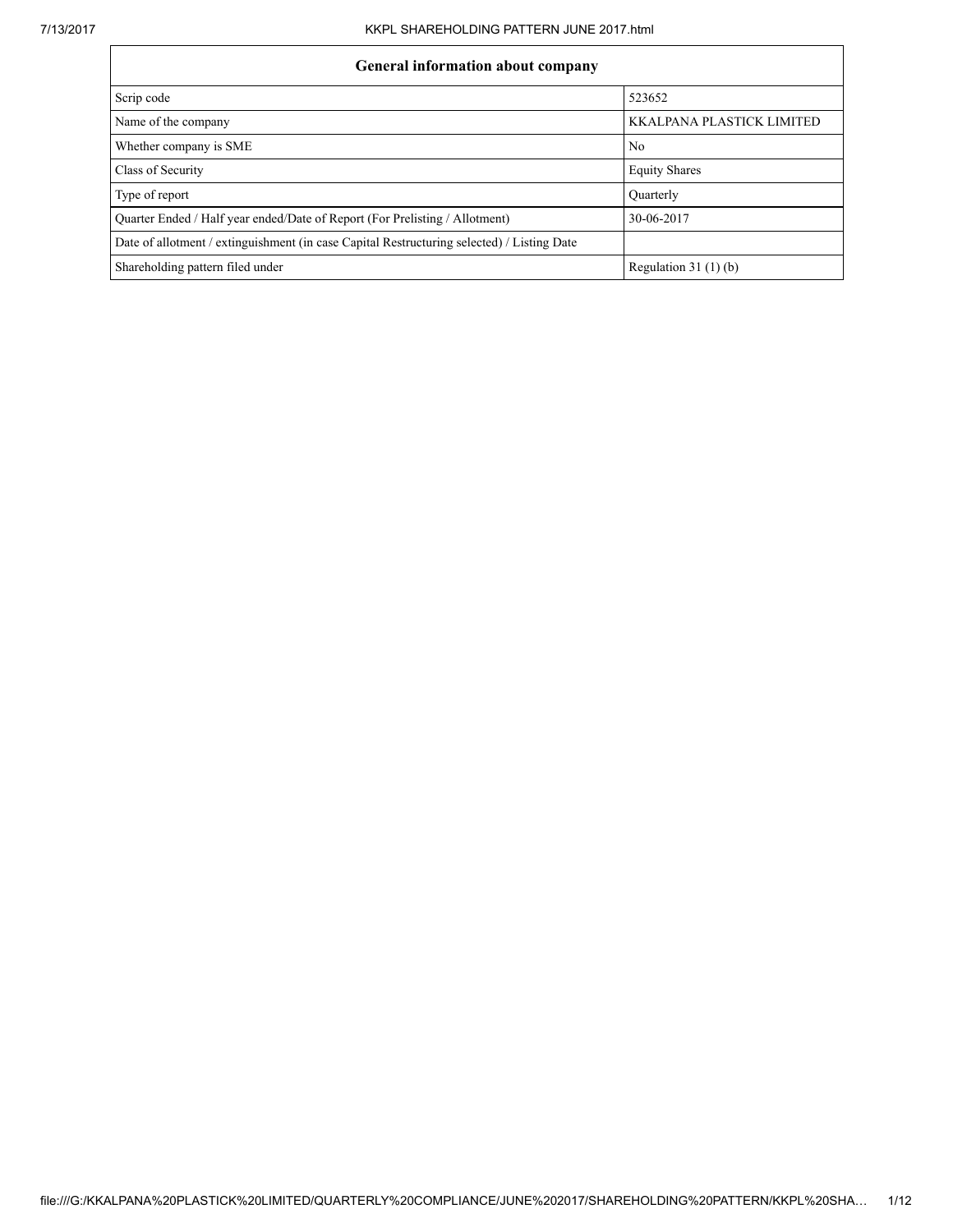#### 7/13/2017 KKPL SHAREHOLDING PATTERN JUNE 2017.html

| Sr. No. | Particular                                                                             | Yes/No |
|---------|----------------------------------------------------------------------------------------|--------|
|         | Whether the Listed Entity has issued any partly paid up shares?                        | No     |
|         | Whether the Listed Entity has issued any Convertible Securities?                       | No     |
|         | Whether the Listed Entity has issued any Warrants?                                     | No     |
|         | Whether the Listed Entity has any shares against which depository receipts are issued? | No     |
|         | Whether the Listed Entity has any shares in locked-in?                                 | No     |
| 6       | Whether any shares held by promoters are pledge or otherwise encumbered?               | No     |
|         | Whether company has equity shares with differential voting rights?                     | No     |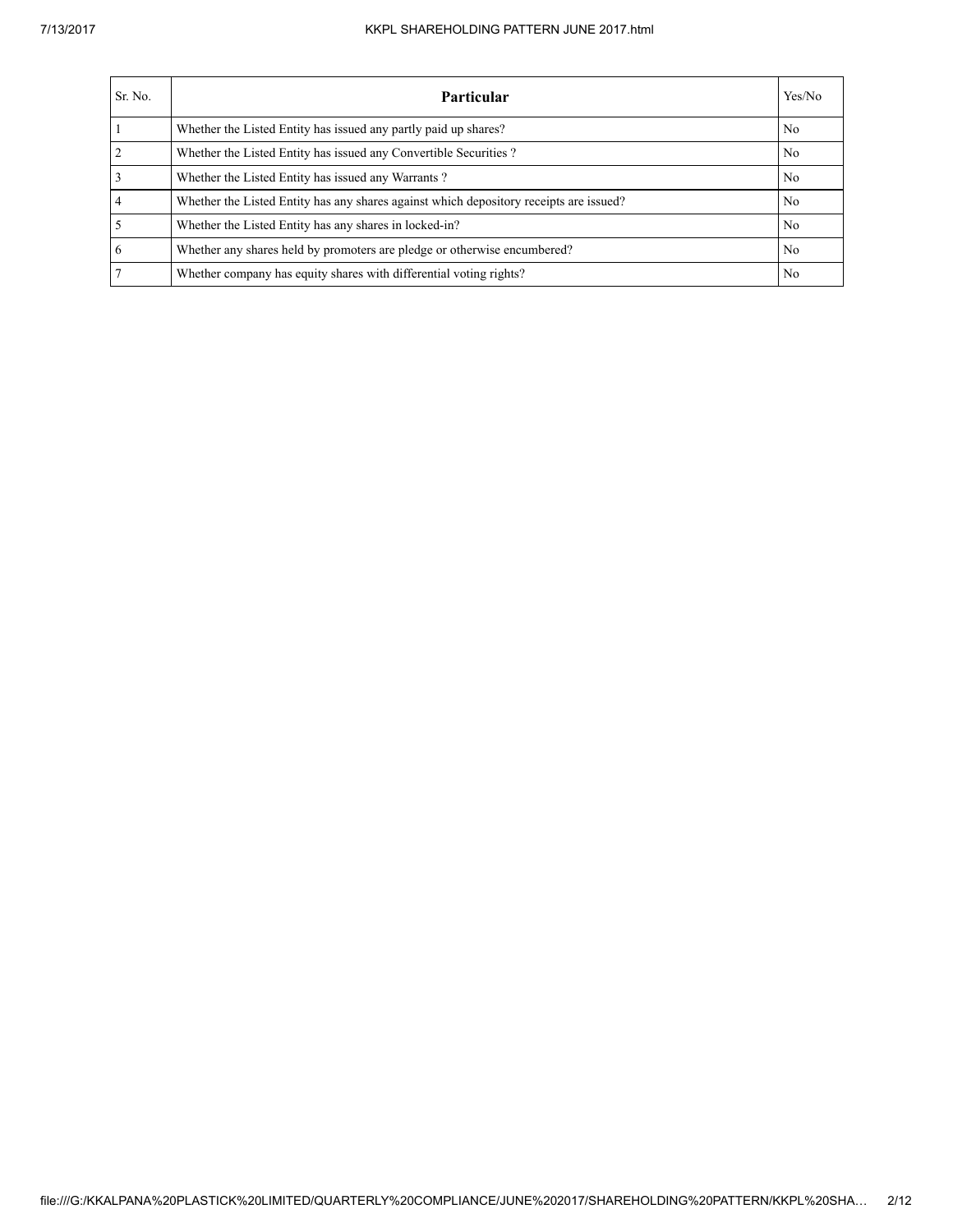| Category        | Nos. Of                                   | No. of<br>fully paid | No. Of<br>Partly      | No. Of<br>shares  | Total nos.<br>shares     | Shareholding as a<br>% of total no. of | Number of Voting Rights held in each<br>class of securities (IX) |                  |               |                           |                     |
|-----------------|-------------------------------------------|----------------------|-----------------------|-------------------|--------------------------|----------------------------------------|------------------------------------------------------------------|------------------|---------------|---------------------------|---------------------|
| Category<br>(I) | of<br>shareholder                         | shareholders         | up equity             | paid-up<br>equity | underlying<br>Depository | held (VII)                             | shares (calculated<br>as per SCRR, 1957)                         |                  |               | No of Voting (XIV) Rights | Total as a          |
|                 | (II)                                      | (III)                | shares<br>held $(IV)$ | shares<br>held(V) | Receipts<br>(VI)         | $= (IV) +$<br>$(V)$ + $(VI)$           | (VIII) As a % of<br>$(A+B+C2)$                                   | Class<br>eg: $X$ | Class<br>eg:y | Total                     | $%$ of<br>$(A+B+C)$ |
| (A)             | Promoter<br>&<br>Promoter<br>Group        | $\overline{c}$       | 4007300               |                   |                          | 4007300                                | 72.48                                                            | 4007300          |               | 4007300                   | 72.48               |
| (B)             | Public                                    | 18533                | 1521235               |                   |                          | 1521235                                | 27.52                                                            | 1521235          |               | 1521235                   | 27.52               |
| (C)             | Non<br>Promoter-<br>Non Public            |                      |                       |                   |                          |                                        |                                                                  |                  |               |                           |                     |
| (C1)            | <b>Shares</b><br>underlying<br><b>DRs</b> |                      |                       |                   |                          |                                        |                                                                  |                  |               |                           |                     |
| (C2)            | Shares held<br>by<br>Employee<br>Trusts   |                      |                       |                   |                          |                                        |                                                                  |                  |               |                           |                     |
|                 | Total                                     | 18535                | 5528535               |                   |                          | 5528535                                | 100                                                              | 5528535          |               | 5528535                   | 100                 |

## Table I - Summary Statement holding of specified securities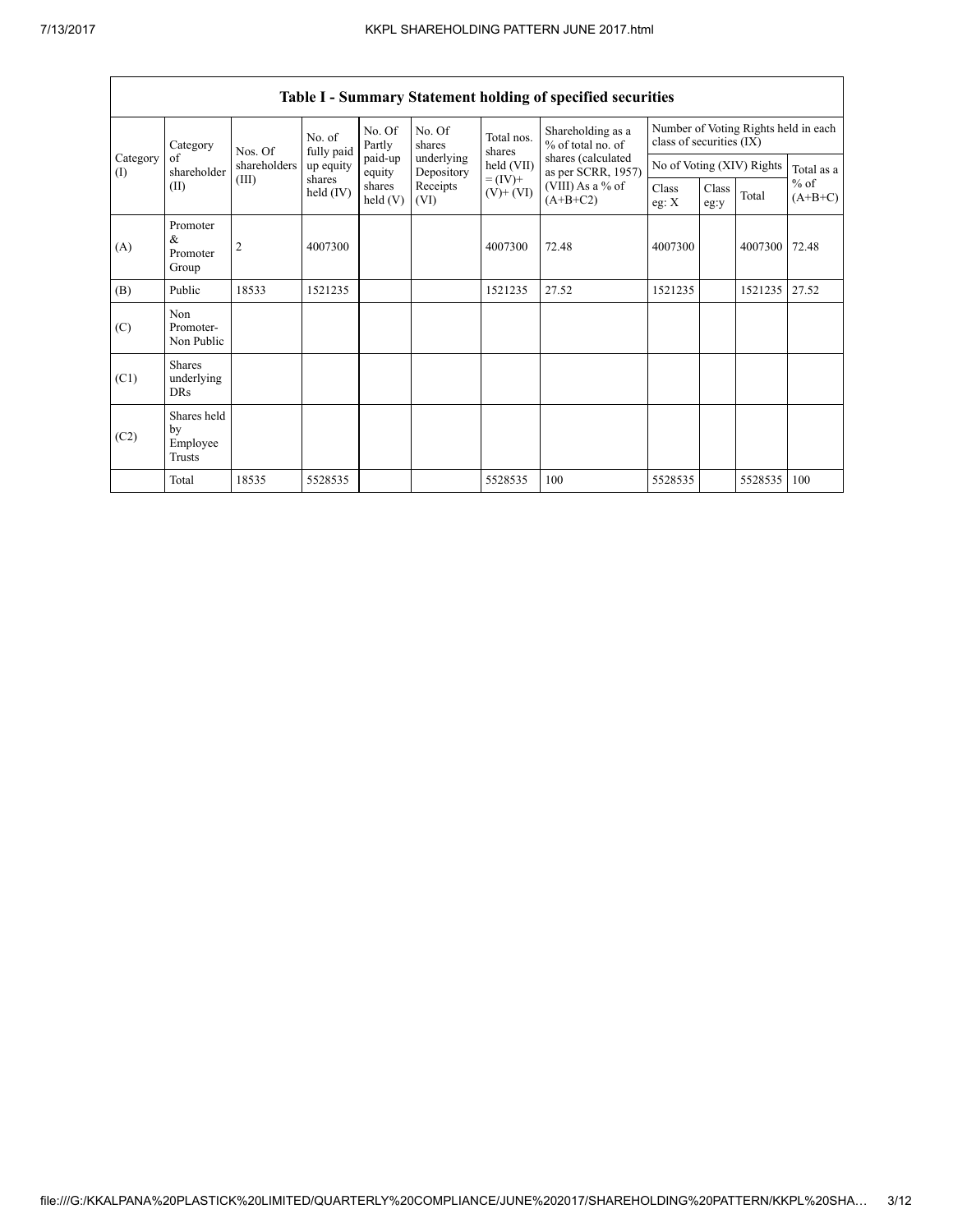┑

|                                                                                                                                                                                                                                                                                                                                                      | Table I - Summary Statement holding of specified securities                              |            |                                                  |            |                                                                                    |                                           |  |                                                                               |  |                            |
|------------------------------------------------------------------------------------------------------------------------------------------------------------------------------------------------------------------------------------------------------------------------------------------------------------------------------------------------------|------------------------------------------------------------------------------------------|------------|--------------------------------------------------|------------|------------------------------------------------------------------------------------|-------------------------------------------|--|-------------------------------------------------------------------------------|--|----------------------------|
| No. Of Shares<br>No. Of<br>Underlying<br>No. of<br><b>Shares</b><br><b>Shares</b><br>Outstanding<br>Category<br>Underlying<br>Underlying<br>convertible<br>of<br>Category<br>Outstanding<br>shareholder<br>Outstanding<br>securities and<br>(1)<br>convertible<br>Warrants<br>No. Of<br>(II)<br>securities<br>$(X_i)$<br>Warrants (Xi)<br>(X)<br>(a) |                                                                                          |            |                                                  |            | Shareholding, as a %<br>assuming full<br>conversion of<br>convertible securities ( | Number of<br>Locked in<br>shares (XII)    |  | Number of<br><b>Shares</b><br>pledged or<br>otherwise<br>encumbered<br>(XIII) |  | Number of<br>equity shares |
|                                                                                                                                                                                                                                                                                                                                                      | as a percentage of<br>diluted share capital)<br>$(XI)=(VII)+(X) As a %$<br>of $(A+B+C2)$ | No.<br>(a) | As a<br>$%$ of<br>total<br>Shares<br>held<br>(b) | No.<br>(a) | As a<br>$%$ of<br>total<br><b>Shares</b><br>held<br>(b)                            | held in<br>dematerialized<br>form $(XIV)$ |  |                                                                               |  |                            |
| (A)                                                                                                                                                                                                                                                                                                                                                  | Promoter<br>&<br>Promoter<br>Group                                                       |            |                                                  |            | 72.48                                                                              |                                           |  |                                                                               |  | 4007300                    |
| (B)                                                                                                                                                                                                                                                                                                                                                  | Public                                                                                   |            |                                                  |            | 27.52                                                                              |                                           |  |                                                                               |  | 195600                     |
| (C)                                                                                                                                                                                                                                                                                                                                                  | Non<br>Promoter-<br>Non Public                                                           |            |                                                  |            |                                                                                    |                                           |  |                                                                               |  |                            |
| (C1)                                                                                                                                                                                                                                                                                                                                                 | <b>Shares</b><br>underlying<br><b>DRs</b>                                                |            |                                                  |            |                                                                                    |                                           |  |                                                                               |  |                            |
| (C2)                                                                                                                                                                                                                                                                                                                                                 | Shares held<br>by<br>Employee<br>Trusts                                                  |            |                                                  |            |                                                                                    |                                           |  |                                                                               |  |                            |
|                                                                                                                                                                                                                                                                                                                                                      | Total                                                                                    |            |                                                  |            | 100                                                                                |                                           |  |                                                                               |  | 4202900                    |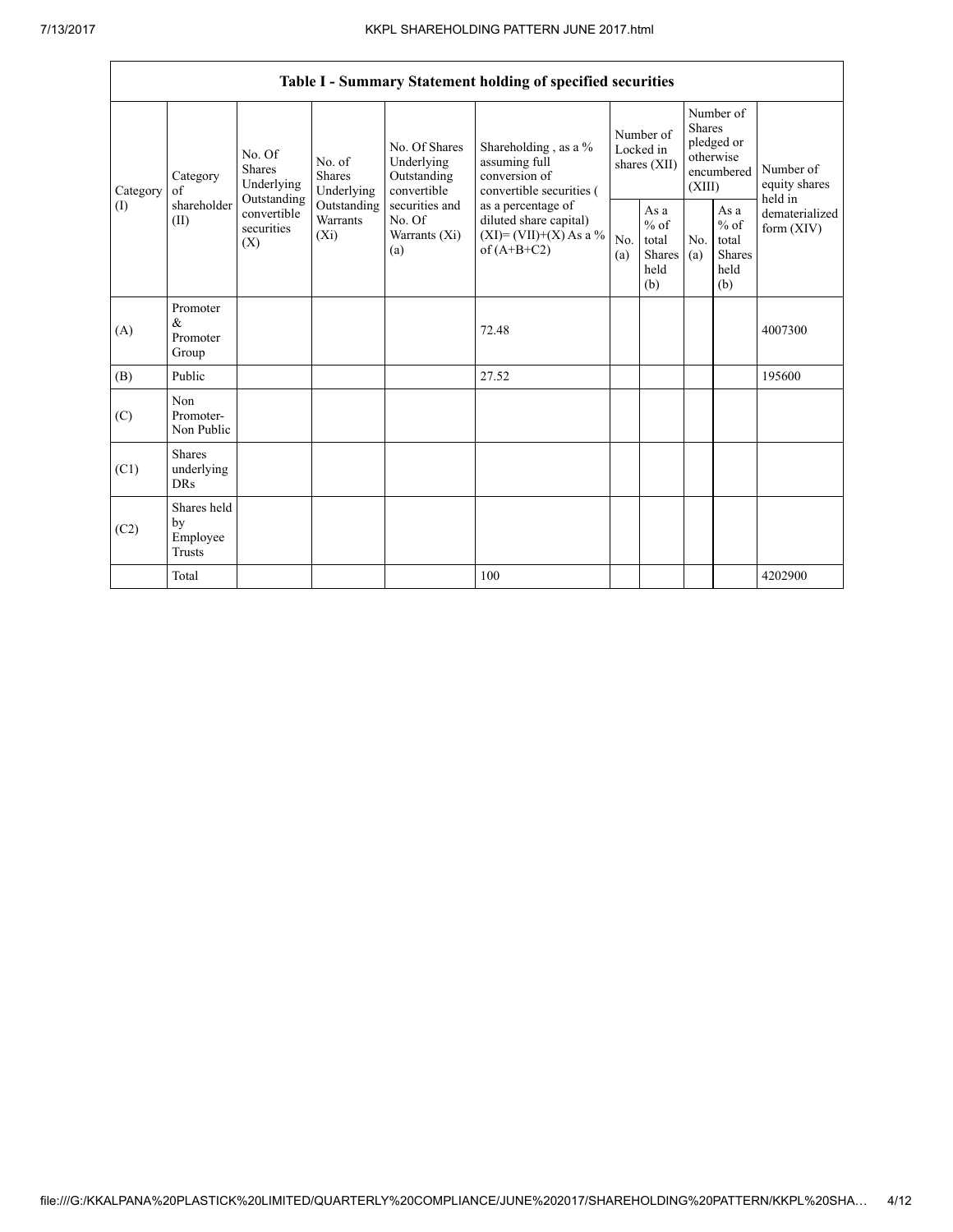|                                                                                         |                                                                                                                     |                         |                            |                       |                                    |                             | Table II - Statement showing shareholding pattern of the Promoter and Promoter Group          |                                                                  |               |         |                                 |
|-----------------------------------------------------------------------------------------|---------------------------------------------------------------------------------------------------------------------|-------------------------|----------------------------|-----------------------|------------------------------------|-----------------------------|-----------------------------------------------------------------------------------------------|------------------------------------------------------------------|---------------|---------|---------------------------------|
|                                                                                         |                                                                                                                     |                         | No. of                     | No. Of<br>Partly      | No. Of                             | Total<br>nos.               | Shareholding as<br>a % of total no.                                                           | Number of Voting Rights held in<br>each class of securities (IX) |               |         |                                 |
| Sr.                                                                                     | Category &<br>Name of the                                                                                           | Nos. Of<br>shareholders | fully<br>paid up<br>equity | paid-<br>up<br>equity | shares<br>underlying<br>Depository | shares<br>held<br>$(VII) =$ | of shares<br>(calculated as<br>per SCRR,                                                      | No of Voting (XIV) Rights                                        |               |         | Total<br>as a $%$               |
|                                                                                         | Shareholders (I)                                                                                                    | (III)                   | shares<br>held (IV)        | shares<br>held<br>(V) | Receipts<br>(VI)                   | $(IV)$ +<br>$(V)$ +<br>(VI) | 1957) (VIII) As<br>$a\%$ of<br>$(A+B+C2)$                                                     | Class eg:<br>X                                                   | Class<br>eg:y | Total   | of<br>Total<br>Voting<br>rights |
| A                                                                                       | Table II - Statement showing shareholding pattern of the Promoter and Promoter Group                                |                         |                            |                       |                                    |                             |                                                                                               |                                                                  |               |         |                                 |
| (1)                                                                                     | Indian                                                                                                              |                         |                            |                       |                                    |                             |                                                                                               |                                                                  |               |         |                                 |
| (d)                                                                                     | Any Other<br>(specify)                                                                                              | $\overline{c}$          | 4007300                    |                       |                                    | 4007300                     | 72.48                                                                                         | 4007300                                                          |               | 4007300 | 72.48                           |
| Sub-Total (A)<br>(1)                                                                    |                                                                                                                     | $\overline{c}$          | 4007300                    |                       |                                    | 4007300                     | 72.48                                                                                         | 4007300                                                          |               | 4007300 | 72.48                           |
| (2)                                                                                     | Foreign                                                                                                             |                         |                            |                       |                                    |                             |                                                                                               |                                                                  |               |         |                                 |
| Total<br>Shareholding<br>of Promoter<br>and Promoter<br>Group $(A)=$<br>$(A)(1)+(A)(2)$ |                                                                                                                     | $\overline{c}$          | 4007300                    |                       |                                    | 4007300                     | 72.48                                                                                         | 4007300                                                          |               | 4007300 | 72.48                           |
| B                                                                                       | Table III - Statement showing shareholding pattern of the Public shareholder                                        |                         |                            |                       |                                    |                             |                                                                                               |                                                                  |               |         |                                 |
| (1)                                                                                     | Institutions                                                                                                        |                         |                            |                       |                                    |                             |                                                                                               |                                                                  |               |         |                                 |
| (f)                                                                                     | Financial<br>Institutions/<br><b>Banks</b>                                                                          | 1                       | 50                         |                       |                                    | 50                          | $\boldsymbol{0}$                                                                              | 50                                                               |               | 50      | $\boldsymbol{0}$                |
| Sub-Total (B)<br>(1)                                                                    |                                                                                                                     | 1                       | 50                         |                       |                                    | 50                          | $\boldsymbol{0}$                                                                              | 50                                                               |               | 50      | $\boldsymbol{0}$                |
| (3)                                                                                     | Non-institutions                                                                                                    |                         |                            |                       |                                    |                             |                                                                                               |                                                                  |               |         |                                 |
| (a(i))                                                                                  | Individuals -<br>i.Individual<br>shareholders<br>holding<br>nominal share<br>capital up to Rs.<br>2 lakhs.          | 18467                   | 1359998                    |                       |                                    | 1359998                     | 24.6                                                                                          | 1359998                                                          |               | 1359998 | 24.6                            |
| (a(ii))                                                                                 | Individuals - ii.<br>Individual<br>shareholders<br>holding<br>nominal share<br>capital in excess<br>of Rs. 2 lakhs. | 1                       | 22889                      |                       |                                    | 22889                       | 0.41                                                                                          | 22889                                                            |               | 22889   | 0.41                            |
| (e)                                                                                     | Any Other<br>(specify)                                                                                              | 64                      | 138298                     |                       |                                    | 138298                      | 2.5                                                                                           | 138298                                                           |               | 138298  | 2.5                             |
| Sub-Total (B)<br>(3)                                                                    |                                                                                                                     | 18532                   | 1521185                    |                       |                                    | 1521185                     | 27.52                                                                                         | 1521185                                                          |               | 1521185 | 27.52                           |
| Total Public<br>Shareholding<br>$(B)=(B)(1)+$<br>$(B)(2)+(B)(3)$                        |                                                                                                                     | 18533                   | 1521235                    |                       |                                    | 1521235                     | 27.52                                                                                         | 1521235                                                          |               | 1521235 | 27.52                           |
| $\mathbf C$                                                                             |                                                                                                                     |                         |                            |                       |                                    |                             | Table IV - Statement showing shareholding pattern of the Non Promoter- Non Public shareholder |                                                                  |               |         |                                 |
| Total (<br>$A+B+C2$ )                                                                   |                                                                                                                     | 18535                   | 5528535                    |                       |                                    | 5528535                     | 100                                                                                           | 5528535                                                          |               | 5528535 | 100                             |
| Total (A+B+C                                                                            |                                                                                                                     | 18535                   | 5528535                    |                       |                                    | 5528535                     | 100                                                                                           | 5528535                                                          |               | 5528535 | 100                             |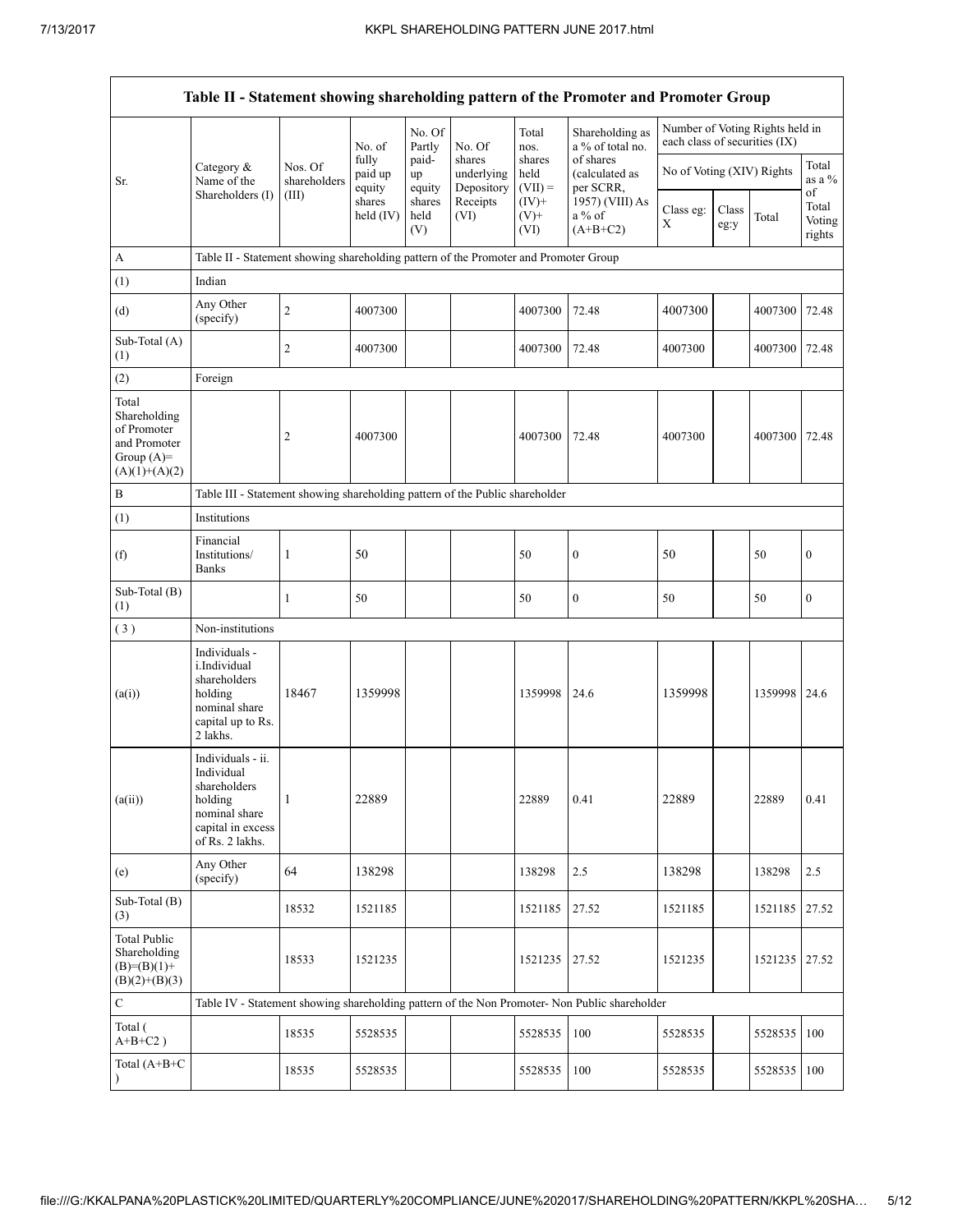|                                                                                         | Table II - Statement showing shareholding pattern of the Promoter and Promoter Group |                                    |                                                             |                                                                                                                                                                           |                                        |                                                  |                                                                        |                                                  |                                           |
|-----------------------------------------------------------------------------------------|--------------------------------------------------------------------------------------|------------------------------------|-------------------------------------------------------------|---------------------------------------------------------------------------------------------------------------------------------------------------------------------------|----------------------------------------|--------------------------------------------------|------------------------------------------------------------------------|--------------------------------------------------|-------------------------------------------|
| Sr.                                                                                     | No. Of<br>Shares<br>Underlying                                                       | No. of<br>Shares<br>Underlying     | No. Of Shares<br>Underlying<br>Outstanding                  | Shareholding, as a %<br>assuming full conversion of<br>convertible securities (as a<br>percentage of diluted share<br>capital) $(XI) = (VII)+(X) As$<br>a % of $(A+B+C2)$ | Number of<br>Locked in<br>shares (XII) |                                                  | Number of<br>Shares<br>pledged or<br>otherwise<br>encumbered<br>(XIII) |                                                  | Number of<br>equity shares                |
|                                                                                         | Outstanding<br>convertible<br>securities<br>(X)                                      | Outstanding<br>Warrants<br>$(X_i)$ | convertible<br>securities and<br>No. Of Warrants<br>(Xi)(a) |                                                                                                                                                                           | No.<br>(a)                             | As a<br>$%$ of<br>total<br>Shares<br>held<br>(b) | No.<br>(a)                                                             | As a<br>$%$ of<br>total<br>Shares<br>held<br>(b) | held in<br>dematerialized<br>form $(XIV)$ |
| $\boldsymbol{A}$                                                                        |                                                                                      |                                    |                                                             | Table II - Statement showing shareholding pattern of the Promoter and Promoter Group                                                                                      |                                        |                                                  |                                                                        |                                                  |                                           |
| (1)                                                                                     | Indian                                                                               |                                    |                                                             |                                                                                                                                                                           |                                        |                                                  |                                                                        |                                                  |                                           |
| (d)                                                                                     |                                                                                      |                                    |                                                             | 72.48                                                                                                                                                                     |                                        |                                                  |                                                                        |                                                  | 4007300                                   |
| Sub-Total (A)<br>(1)                                                                    |                                                                                      |                                    |                                                             | 72.48                                                                                                                                                                     |                                        |                                                  |                                                                        |                                                  | 4007300                                   |
| (2)                                                                                     | Foreign                                                                              |                                    |                                                             |                                                                                                                                                                           |                                        |                                                  |                                                                        |                                                  |                                           |
| Total<br>Shareholding<br>of Promoter<br>and Promoter<br>Group $(A)=$<br>$(A)(1)+(A)(2)$ |                                                                                      |                                    |                                                             | 72.48                                                                                                                                                                     |                                        |                                                  |                                                                        |                                                  | 4007300                                   |
| $\, {\bf B}$                                                                            |                                                                                      |                                    |                                                             | Table III - Statement showing shareholding pattern of the Public shareholder                                                                                              |                                        |                                                  |                                                                        |                                                  |                                           |
| (1)                                                                                     | Institutions                                                                         |                                    |                                                             |                                                                                                                                                                           |                                        |                                                  |                                                                        |                                                  |                                           |
| (f)                                                                                     |                                                                                      |                                    |                                                             | $\boldsymbol{0}$                                                                                                                                                          |                                        |                                                  |                                                                        |                                                  | $\boldsymbol{0}$                          |
| Sub-Total (B)<br>(1)                                                                    |                                                                                      |                                    |                                                             | $\mathbf{0}$                                                                                                                                                              |                                        |                                                  |                                                                        |                                                  | $\mathbf{0}$                              |
| (3)                                                                                     | Non-institutions                                                                     |                                    |                                                             |                                                                                                                                                                           |                                        |                                                  |                                                                        |                                                  |                                           |
| (a(i))                                                                                  |                                                                                      |                                    |                                                             | 24.6                                                                                                                                                                      |                                        |                                                  |                                                                        |                                                  | 146813                                    |
| (a(ii))                                                                                 |                                                                                      |                                    |                                                             | 0.41                                                                                                                                                                      |                                        |                                                  |                                                                        |                                                  | 22889                                     |
| (e)                                                                                     |                                                                                      |                                    |                                                             | 2.5                                                                                                                                                                       |                                        |                                                  |                                                                        |                                                  | 25898                                     |
| Sub-Total (B)<br>(3)                                                                    |                                                                                      |                                    |                                                             | 27.52                                                                                                                                                                     |                                        |                                                  |                                                                        |                                                  | 195600                                    |
| <b>Total Public</b><br>Shareholding<br>$(B)= (B)(1) +$<br>$(B)(2)+(B)(3)$               |                                                                                      |                                    |                                                             | 27.52                                                                                                                                                                     |                                        |                                                  |                                                                        |                                                  | 195600                                    |
| $\mathbf C$                                                                             |                                                                                      |                                    |                                                             | Table IV - Statement showing shareholding pattern of the Non Promoter- Non Public shareholder                                                                             |                                        |                                                  |                                                                        |                                                  |                                           |
| Total (<br>$A+B+C2$ )                                                                   |                                                                                      |                                    |                                                             | 100                                                                                                                                                                       |                                        |                                                  |                                                                        |                                                  | 4202900                                   |
| Total (A+B+C                                                                            |                                                                                      |                                    |                                                             | 100                                                                                                                                                                       |                                        |                                                  |                                                                        |                                                  | 4202900                                   |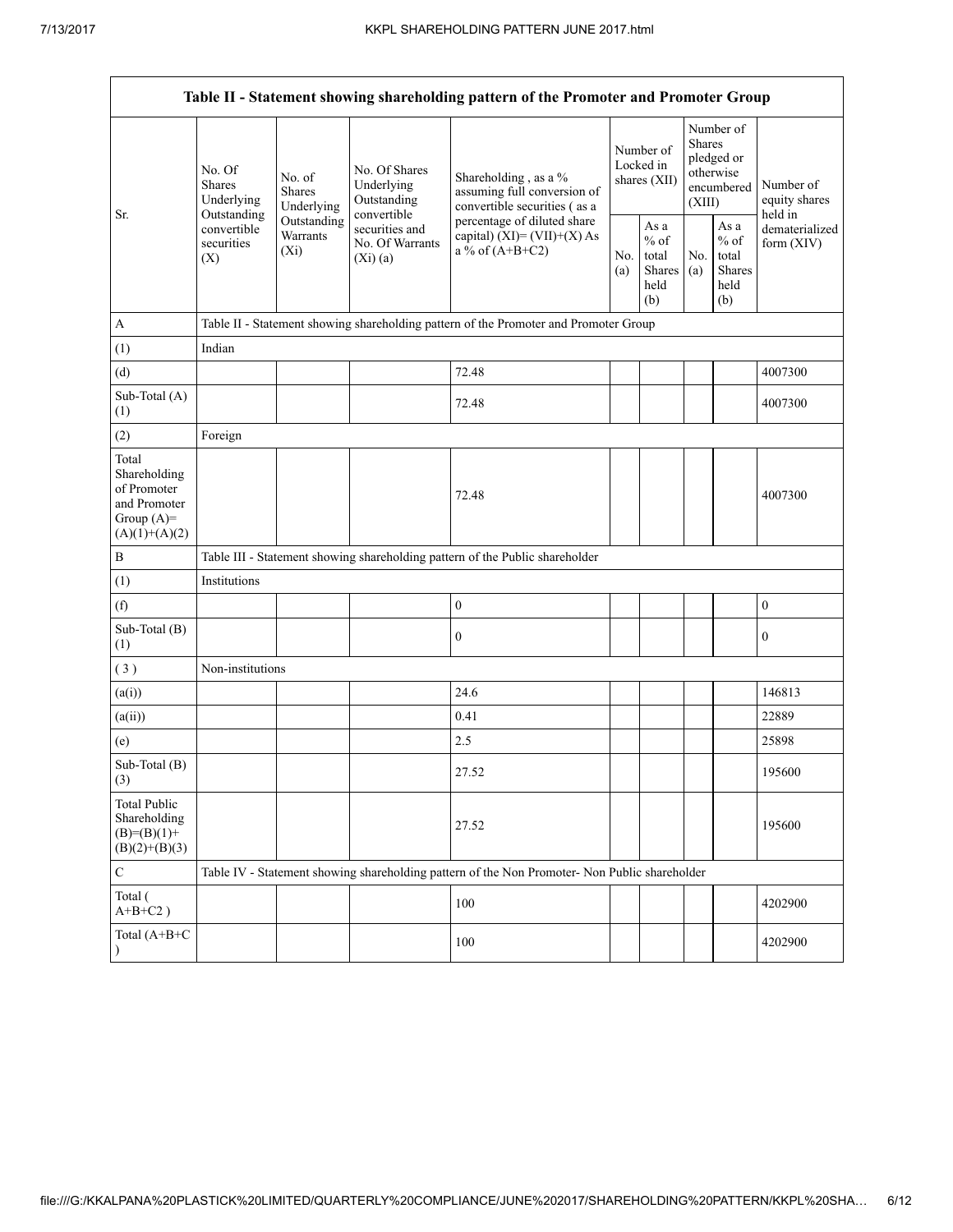| Any Other (specify)                                                                                                                                                                  |                                                               |                                                         |                          |  |  |  |
|--------------------------------------------------------------------------------------------------------------------------------------------------------------------------------------|---------------------------------------------------------------|---------------------------------------------------------|--------------------------|--|--|--|
| Searial No.                                                                                                                                                                          | $\mathbf{1}$                                                  | $\sqrt{2}$                                              |                          |  |  |  |
| Category                                                                                                                                                                             | <b>Bodies Corporate</b>                                       | <b>Bodies Corporate</b>                                 | Click here to go<br>back |  |  |  |
| Name of the<br>Shareholders (I)                                                                                                                                                      | KKALPANA INDUSTRIES (INDIA)<br><b>LIMITED</b>                 | SRI RAM FINANCIAL CONSULTANTS PRIVATE<br><b>LIMITED</b> |                          |  |  |  |
| PAN(II)                                                                                                                                                                              | AABCK2239D                                                    | AANCS7197N                                              | Total                    |  |  |  |
| No. of the<br>Shareholders (I)                                                                                                                                                       | $\mathbf{1}$                                                  | $\mathbf{1}$                                            | $\overline{c}$           |  |  |  |
| No. of fully paid<br>up equity shares<br>$held$ (IV)                                                                                                                                 | 2002920                                                       | 2004380                                                 | 4007300                  |  |  |  |
| No. Of Partly paid-<br>up equity shares<br>held(V)                                                                                                                                   |                                                               |                                                         |                          |  |  |  |
| No. Of shares<br>underlying<br>Depository<br>Receipts (VI)                                                                                                                           |                                                               |                                                         |                          |  |  |  |
| Total nos. shares<br>held $(VII) = (IV) +$<br>$(V)$ + $(VI)$                                                                                                                         | 2002920                                                       | 2004380                                                 | 4007300                  |  |  |  |
| Shareholding as a<br>% of total no. of<br>shares (calculated<br>as per SCRR,<br>1957) (VIII) As a<br>% of $(A+B+C2)$                                                                 | 36.23                                                         | 36.26                                                   | 72.48                    |  |  |  |
|                                                                                                                                                                                      | Number of Voting Rights held in each class of securities (IX) |                                                         |                          |  |  |  |
| Class eg: X                                                                                                                                                                          | 2002920                                                       | 2004380                                                 | 4007300                  |  |  |  |
| Class eg:y                                                                                                                                                                           |                                                               |                                                         |                          |  |  |  |
| Total                                                                                                                                                                                | 2002920                                                       | 2004380                                                 | 4007300                  |  |  |  |
| Total as a % of<br><b>Total Voting rights</b>                                                                                                                                        | 36.23                                                         | 36.26                                                   | 72.48                    |  |  |  |
| No. Of Shares<br>Underlying<br>Outstanding<br>convertible<br>securities $(X)$                                                                                                        |                                                               |                                                         |                          |  |  |  |
| No. of Shares<br>Underlying<br>Outstanding<br>Warrants (Xi)                                                                                                                          |                                                               |                                                         |                          |  |  |  |
| No. Of Shares<br>Underlying<br>Outstanding<br>convertible<br>securities and No.<br>Of Warrants (Xi)<br>(a)                                                                           |                                                               |                                                         |                          |  |  |  |
| Shareholding, as a<br>% assuming full<br>conversion of<br>convertible<br>securities (as a<br>percentage of<br>diluted share<br>capital) (XI)=<br>$(VII)+(X)$ As a %<br>of $(A+B+C2)$ | 36.23                                                         | 36.26                                                   | 72.48                    |  |  |  |
| Number of Locked in shares (XII)                                                                                                                                                     |                                                               |                                                         |                          |  |  |  |
| No. $(a)$                                                                                                                                                                            |                                                               |                                                         |                          |  |  |  |
|                                                                                                                                                                                      |                                                               |                                                         |                          |  |  |  |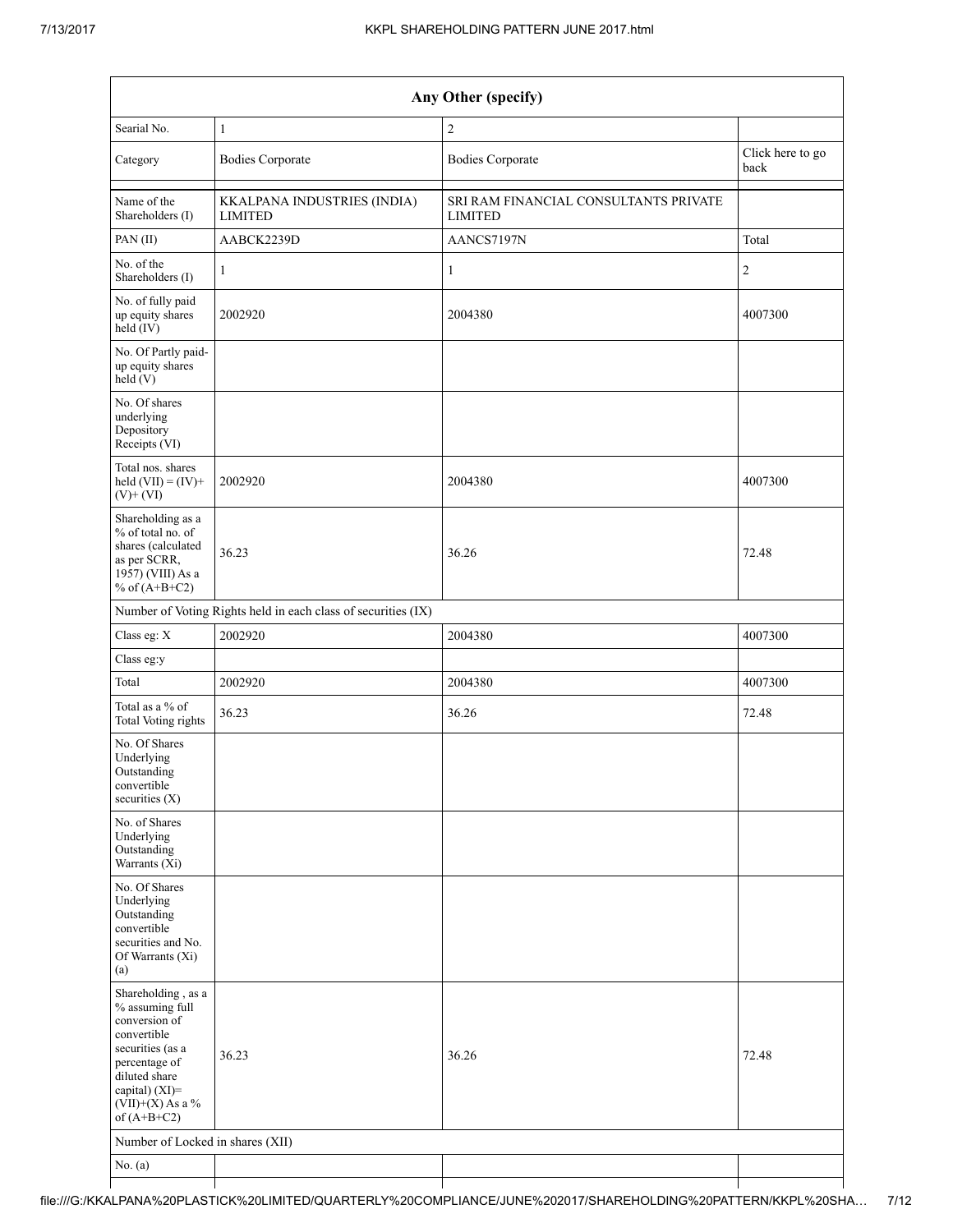#### 7/13/2017 KKPL SHAREHOLDING PATTERN JUNE 2017.html

| As a % of total<br>Shares held (b)                                   |                                                         |         |         |
|----------------------------------------------------------------------|---------------------------------------------------------|---------|---------|
|                                                                      | Number of Shares pledged or otherwise encumbered (XIII) |         |         |
| No. (a)                                                              |                                                         |         |         |
| As a % of total<br>Shares held (b)                                   |                                                         |         |         |
| Number of equity<br>shares held in<br>dematerialized<br>form $(XIV)$ | 2002920                                                 | 2004380 | 4007300 |
| Reason for not<br>providing PAN                                      |                                                         |         |         |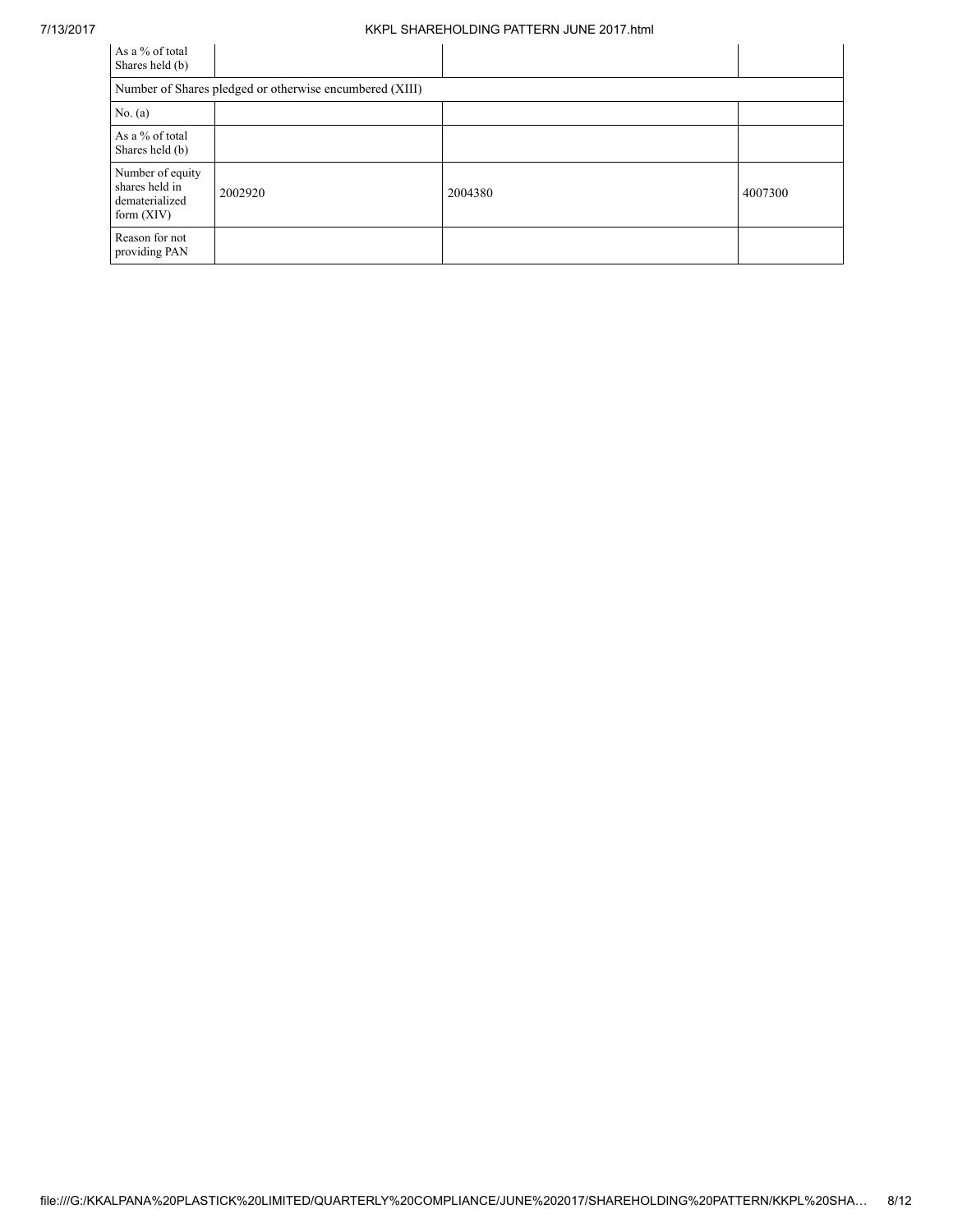| Any Other (specify)                                                                                                                                                                     |                                                               |                                        |                 |                       |  |  |  |
|-----------------------------------------------------------------------------------------------------------------------------------------------------------------------------------------|---------------------------------------------------------------|----------------------------------------|-----------------|-----------------------|--|--|--|
| Searial No.                                                                                                                                                                             | $\mathbf{1}$                                                  | $\overline{2}$                         | $\mathfrak{Z}$  |                       |  |  |  |
| Category                                                                                                                                                                                | <b>Bodies Corporate</b>                                       | <b>Bodies Corporate</b>                | NRI - Non-Repat |                       |  |  |  |
| Category / More<br>than 1 percentage                                                                                                                                                    | Category                                                      | More than 1 percentage of shareholding | Category        |                       |  |  |  |
| Name of the<br>Shareholders (I)                                                                                                                                                         |                                                               | <b>SIKKIM BANK LIMITED</b>             |                 | Click here to go back |  |  |  |
| PAN(II)                                                                                                                                                                                 |                                                               | ZZZZZ9999Z                             |                 | Total                 |  |  |  |
| No. of the<br>Shareholders (I)                                                                                                                                                          | 63                                                            | $\mathbf{1}$                           | $\mathbf{1}$    | 64                    |  |  |  |
| No. of fully paid<br>up equity shares<br>held (IV)                                                                                                                                      | 137998                                                        | 100000                                 | 300             | 138298                |  |  |  |
| No. Of Partly paid-<br>up equity shares<br>held (V)                                                                                                                                     |                                                               |                                        |                 |                       |  |  |  |
| No. Of shares<br>underlying<br>Depository<br>Receipts (VI)                                                                                                                              |                                                               |                                        |                 |                       |  |  |  |
| Total nos. shares<br>held $(VII) = (IV) +$<br>$(V)$ + $(VI)$                                                                                                                            | 137998                                                        | 100000                                 | 300             | 138298                |  |  |  |
| Shareholding as a<br>% of total no. of<br>shares (calculated<br>as per SCRR,<br>1957) (VIII) As a<br>% of $(A+B+C2)$                                                                    | 2.5                                                           | 1.81                                   | 0.01            | 2.51                  |  |  |  |
|                                                                                                                                                                                         | Number of Voting Rights held in each class of securities (IX) |                                        |                 |                       |  |  |  |
| Class eg: X                                                                                                                                                                             | 137998                                                        | 100000                                 | 300             | 138298                |  |  |  |
| Class eg:y                                                                                                                                                                              |                                                               |                                        |                 |                       |  |  |  |
| Total                                                                                                                                                                                   | 137998                                                        | 100000                                 | 300             | 138298                |  |  |  |
| Total as a % of<br>Total Voting rights                                                                                                                                                  | 2.5                                                           | 1.81                                   | 0.01            | 2.51                  |  |  |  |
| No. Of Shares<br>Underlying<br>Outstanding<br>convertible<br>securities $(X)$                                                                                                           |                                                               |                                        |                 |                       |  |  |  |
| No. of Shares<br>Underlying<br>Outstanding<br>Warrants $(X_i)$                                                                                                                          |                                                               |                                        |                 |                       |  |  |  |
| No. Of Shares<br>Underlying<br>Outstanding<br>convertible<br>securities and No.<br>Of Warrants (Xi)<br>(a)                                                                              |                                                               |                                        |                 |                       |  |  |  |
| Shareholding, as a<br>% assuming full<br>conversion of<br>convertible<br>securities (as a<br>percentage of<br>diluted share<br>capital) $(XI)$ =<br>$(VII)+(X)$ As a %<br>of $(A+B+C2)$ | 2.5                                                           | 1.81                                   | 0.01            | 2.51                  |  |  |  |
| Number of Locked in shares (XII)                                                                                                                                                        |                                                               |                                        |                 |                       |  |  |  |
| No. $(a)$                                                                                                                                                                               |                                                               |                                        |                 |                       |  |  |  |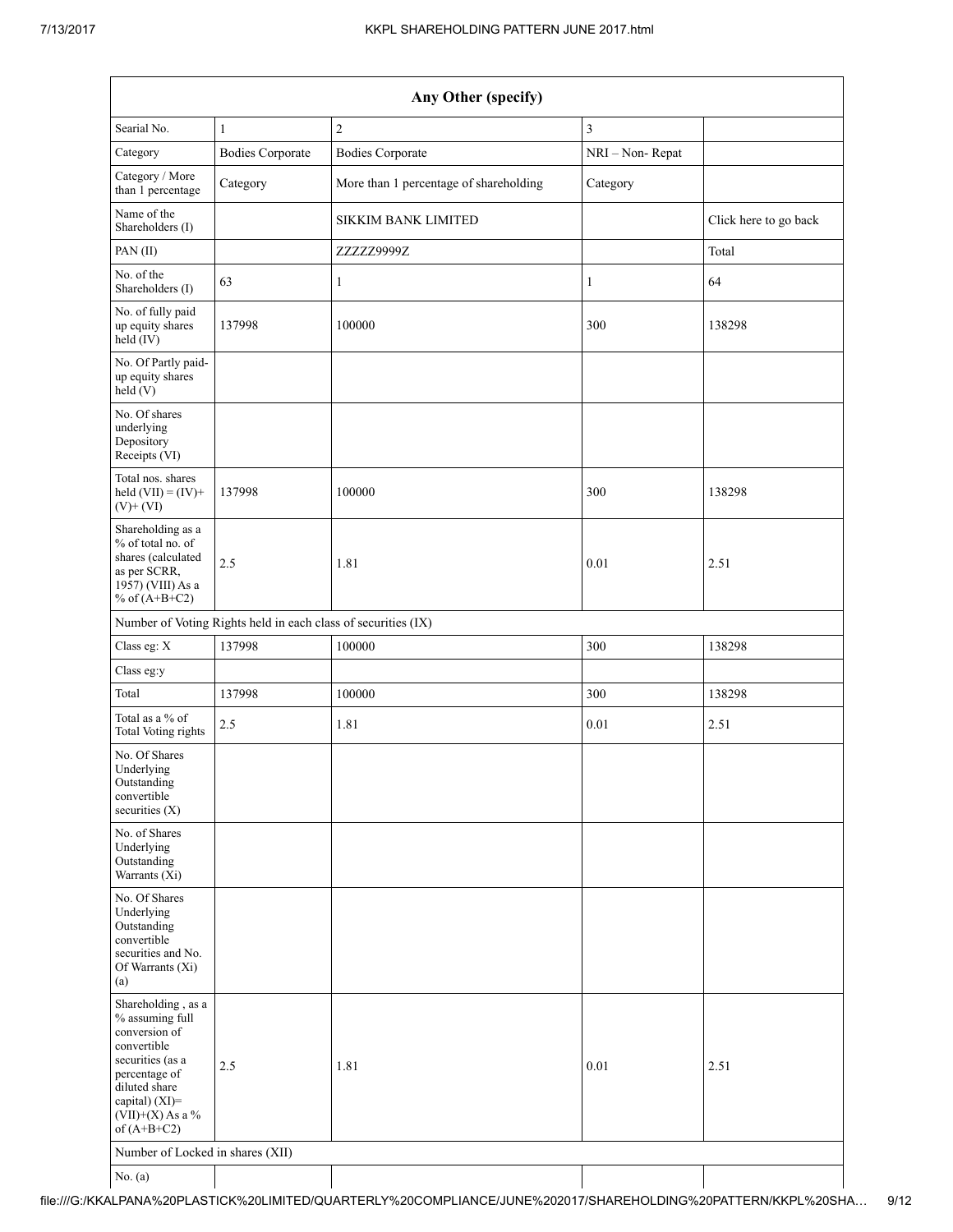### 7/13/2017 KKPL SHAREHOLDING PATTERN JUNE 2017.html

| As a % of total<br>Shares held (b)                                   |                              |                        |     |       |  |  |  |
|----------------------------------------------------------------------|------------------------------|------------------------|-----|-------|--|--|--|
| Number of equity<br>shares held in<br>dematerialized<br>form $(XIV)$ | 25598                        | $\theta$               | 300 | 25898 |  |  |  |
|                                                                      | Reason for not providing PAN |                        |     |       |  |  |  |
| Reason for not<br>providing PAN                                      |                              | Textual Information(1) |     |       |  |  |  |